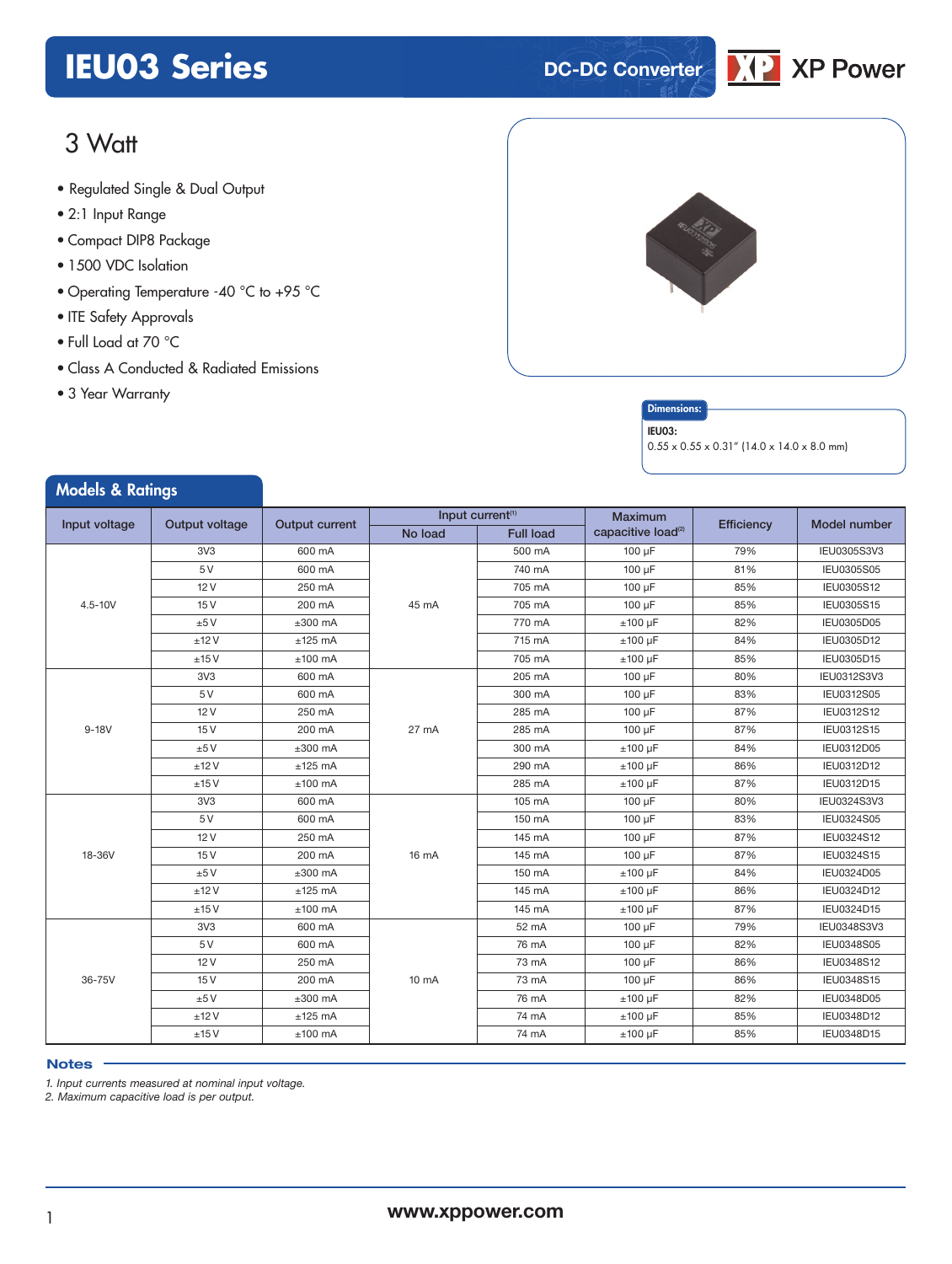# **IEU03 Series**



Input

| and the control     |                    |                |                |              |                               |
|---------------------|--------------------|----------------|----------------|--------------|-------------------------------|
| Characteristic      | <b>Minimum</b>     | <b>Typical</b> | <b>Maximum</b> | <b>Units</b> | <b>Notes &amp; Conditions</b> |
|                     | 4.5                |                | 10             |              | 5 V nominal                   |
| Input Voltage Range | 9.0                |                | 18             | <b>VDC</b>   | 12 V nominal                  |
|                     | 18.0               |                | 36             |              | 24 V nominal                  |
|                     | 36.0               |                | 75             |              | 48 V nominal                  |
| Input Filter        | Internal Capacitor |                |                |              |                               |
|                     |                    |                | 12             | VDC for 1 s  | 5 V nominal                   |
| Input Surge         |                    |                | 25             |              | 12 V nominal                  |
|                     |                    |                | 50             |              | 24 V models                   |
|                     |                    |                | 100            |              | 48 V models                   |

### **Output**

| Characteristic                  | <b>Minimum</b> | <b>Typical</b> | Maximum | <b>Units</b>  | <b>Notes &amp; Conditions</b>                                                                    |
|---------------------------------|----------------|----------------|---------|---------------|--------------------------------------------------------------------------------------------------|
| Output Voltage                  | 3.3            |                | 30      | <b>VDC</b>    | See Models and Ratings table                                                                     |
| Initial Set Accuracy            |                |                | ±1.5    | $\%$          | At full load                                                                                     |
| Output Voltage Balance          |                |                | ±2.0    | $\%$          | For dual output with balanced laods                                                              |
| Minimum Load                    |                |                |         | A             | No minimum load required                                                                         |
| Line Regulation                 |                |                | ±0.2    | %             | From minimum to maximum input at full load                                                       |
| <b>Load Regulation</b>          |                |                | ±1.0    | $\frac{0}{0}$ | From 0 to full load                                                                              |
| <b>Cross Regulation</b>         |                |                | ±5.0    | $\frac{0}{0}$ | On dual output models when one load is varied between<br>25% and 100% and other is fixed at 100% |
| <b>Transient Response</b>       |                |                | 5       | % deviation   | Recovery within 1% in less than 500 us for a 25% load<br>change.                                 |
| Ripple & Noise                  |                | 70             |         | mV pk-pk      | 20 MHz bandwidth. Measured using 0.47 µF ceramic<br>capacitor.                                   |
| Overload Protection             |                | 170            |         | %             |                                                                                                  |
| <b>Short Circuit Protection</b> |                |                |         |               | Continuous, with auto recovery                                                                   |
| Maximum Capacitive Load         |                |                |         |               | See Models and Ratings table                                                                     |
| <b>Temperature Coefficient</b>  |                |                | 0.02    | $\%$ /°C      |                                                                                                  |

| <b>General</b>               |                 |                |                |              |                               |
|------------------------------|-----------------|----------------|----------------|--------------|-------------------------------|
| Characteristic               | <b>Minimum</b>  | <b>Typical</b> | <b>Maximum</b> | <b>Units</b> | <b>Notes &amp; Conditions</b> |
| Efficiency                   |                 | 84             |                | %            | See Models and Ratings table  |
| Isolation: Input to Output   | 1500/1800       |                |                | <b>VDC</b>   | 60 s/1 s                      |
| <b>Isolation Resistance</b>  | 10 <sup>9</sup> |                |                | Ω            | At 500 VDC                    |
| <b>Isolation Capacitance</b> |                 | 100            |                | pF           |                               |
| <b>Switching Frequency</b>   |                 | 100            |                | kHz          |                               |
| Power Density                |                 |                | 32.0           | $W/in^3$     |                               |
| Mean Time Between Failure    |                 | 3.4            |                | <b>MHrs</b>  | MIL-HDBK-217F, +25 °C GB      |
| Weight                       |                 | 0.008(3.9)     |                | lb(q)        |                               |

#### **Environmental** Characteristic Minimum Typical Maximum Units Notes & Conditions Operating Temperature -40 -40 +95 °C See Derating Curve. Storage Temperature -50 +125 +125 °C Case Temperature +95 °C Humidity **195 %RH** Non-condensing Cooling Cooling and Cooling Cooling Cooling Cooling Cooling Cooling Cooling Cooling Cooling Cooling Cooling Cooling Cooling Cooling Cooling Cooling Cooling Cooling Cooling Cooling Cooling Cooling Cooling Cooling Cooling Co Case Flammability UL 94V-0 Rated Non conductive black plastic Non conductive black plastic Lead-Free Reflow Solder Process **IPC/JEDEC J-STD-020D.1**

| <b>EMC: Emissions</b> |                 |                   |                               |
|-----------------------|-----------------|-------------------|-------------------------------|
| Phenomenon            | <b>Standard</b> | <b>Test Level</b> | <b>Notes &amp; Conditions</b> |
| Conducted             | EN55022         | Class A           | See application note          |
| Radiated              | EN55022         | Class A           | See application note          |